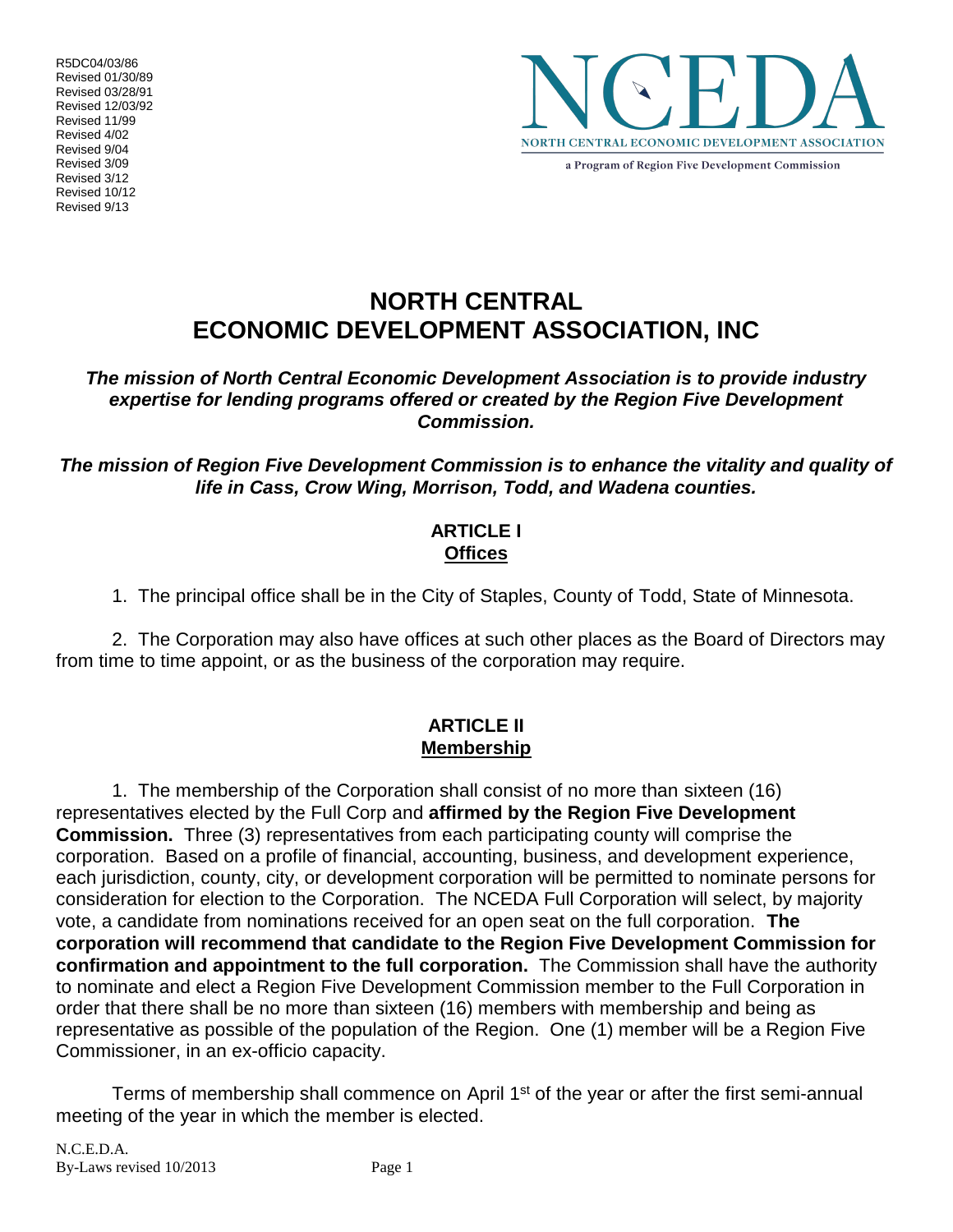Membership shall be representative of the following categories: local government, community organizations, private lending institutions, economic development and business organizations with equal representation by woman and minorities to the utmost extent possible.

2. The membership shall establish and review overall policies for any and all activities of the Corporation.

3. Terms of membership in the Corporation shall be for three (3) years. No member shall serve more than three (3) consecutive terms. Members appointed to fill a vacancy on the Corporation shall be eligible to serve their full terms; appointment dates will begin and end with the March Full Corp meeting, beginning on their appointment date. To avoid the departure of more than two members from the loan committee during any given year, the Corporation may extend the terms of applicable loan committee members. Under no circumstances, however, shall any member of the loan committee serve more than nine years.

4. A member who fails to maintain any office or position required as a condition of membership, or fails to attend three (3) consecutive meetings, shall no longer serve as a member and his or her position shall be deemed vacant. Such vacancy shall be filled in the same manner as other vacancies are to be filled pursuant to these Bylaws. Any member confirmed by the Commission may be removed at any time by the affirmative voice of a majority of the NCEDA Loan Board or Commission.

5. A vacancy in the membership, any office, or position shall occur upon the death or resignation of a member, or if a member ceases to have the required qualifications for membership as provided herein.

## 6. **Vacancies in the membership shall be filled by appointment by the President of the NCEDA Board of Directors within thirty (30) days for the duration of the unexpired term**.

7. Due to confidentiality, all members will sign a "Code of Conduct & Ethics Policy" statement at the semi-annual meeting, orientation or after a policy change. Signing and submitting the Code of Conduct & Ethics Policy is a mandatory membership requirement; members may not attend NCEDA Full Corp meetings until this condition has been met.

8. An orientation will be provided for each NCEDA Full Corp member where relevant documents will be reviewed (By-Laws, RLF Plan, Code of Conduct & Ethics Policy, Position Descriptions, R5DC Operations manual & CEDS) and the culture and intent of the NCEDA Full Corporation will be explained. Receipt and acknowledgement of said documents will be retained in each Full Corp member's file.

# **ARTICLE III Membership Meetings**

1. The place of all meetings of the members shall be at the principal office of the corporation in the City of Staples, County of Todd, State of Minnesota, or such other places as shall be determined, from time to time, by the Board of Directors, and the time and place at which such meeting shall be held shall be stated in the notice and call of the meeting.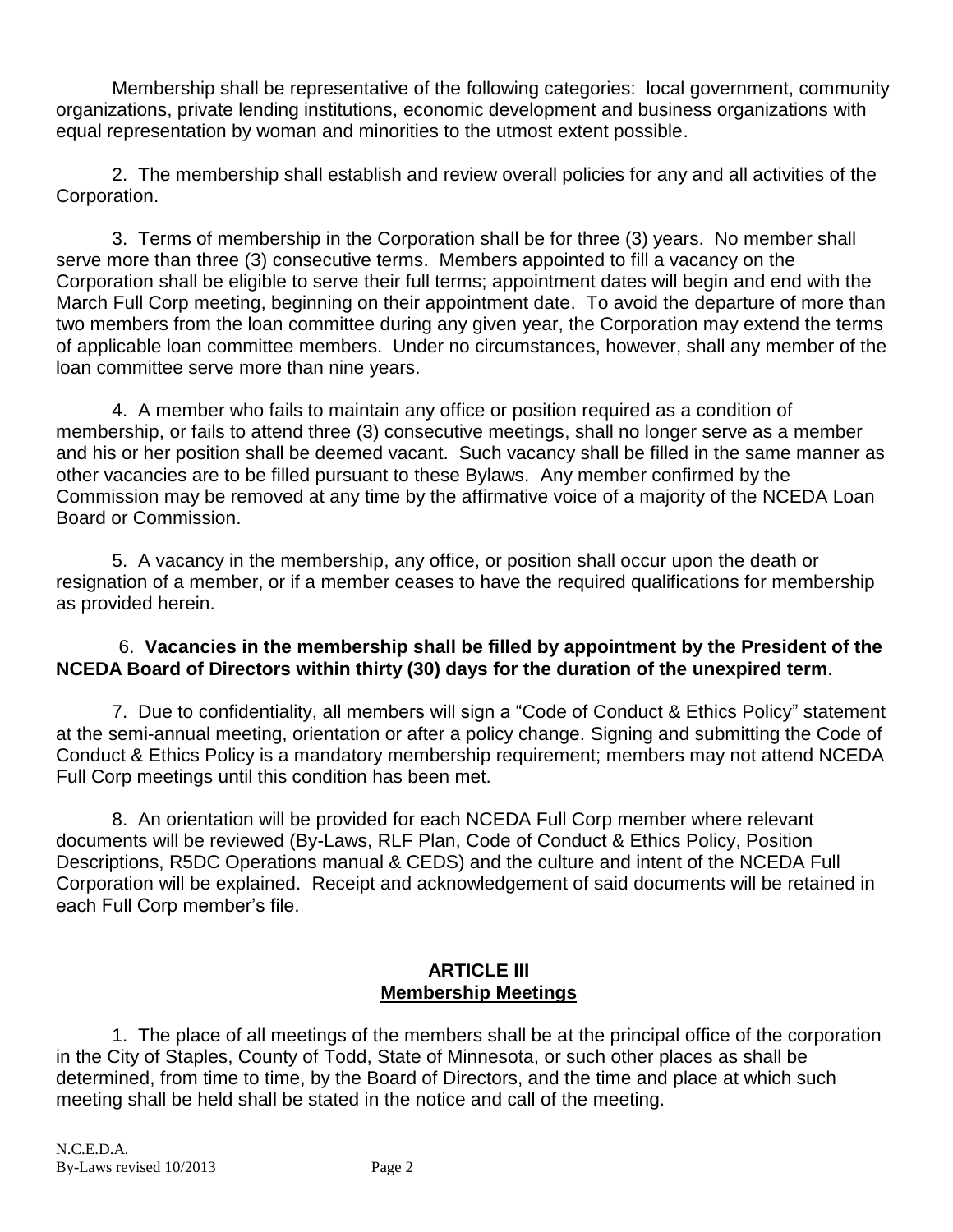2. The annual meeting of the members of the Corporation for the election of the Board of Directors/Loan Committee to succeed those whose terms expire and for the transaction of such other business as may properly come before the meeting, shall be held each year on the date of the March membership meeting of the Corporation. If the annual meeting of the members will not be held as herein prescribed, election of the Board of Directors/Loan Committee may be held at any meeting thereafter called pursuant to these Bylaws.

The voting at all meetings of the membership may be by voice vote, but any qualified voter may demand a written ballot whereupon such vote shall be taken. There shall be no secret ballots.

At any meeting of the members, each member shall be entitled to vote in person. There shall be no proxies permitted. Each member shall have one (1) vote.

A complete list of the membership entitled to vote at any meeting or election, arranged in alphabetical order, shall be prepared by Region Five staff, and they shall have charge of such membership list. Such list shall be available in the office where the election or meeting is to be held and shall, at all times, be open to examination by members.

3. To facilitate the election of the President/Chairman and the Board of Directors, the membership shall first elect the President/Chairman. Then, from the remaining members of the Full Corp shall caucus and elect a full complement of five (5) members for the Board in alphabetical order of the counties participating and shall adhere to the other representation requirements as set forth herein. To be eligible for election to the Loan Board a member must have at least one year of service on the Full Corp. There will be an annual election of officers at the March semi-annual meeting each year. The membership shall elect from among the elected Board members the vicepresident/vice-chairman, the secretary and the treasurer. Finally, the membership will elect two (2) alternate members to the Loan Board, who will attend Loan Board meetings, as needed, to promote a regular meeting schedule and facilitate a quorum. In the event of a permanent vacancy, an alternate may be chosen to fill the vacant seat for the remainder of the term.

4. Special meetings of membership for any purpose or purposes unless otherwise prescribed by statute may be called by the President, Vice-President or by a majority of the Board of Directors/Loan Committee, and shall be called at any time by the President or Vice-President or the Secretary or Treasurer upon the request of at least 30% of the members of the Corporation. Business transacted at all special meetings shall be confined to the objects stated in the call.

5. Written notice of the time and place of the semi-annual meetings of members shall be given at least seven (7) days prior to the meeting. Notice of the time and place of special meetings shall be given in writing at least seven (7) days prior to such meeting.

6. A quorum at any annual or special meeting of membership shall consist of seven (7) members of the Corporation who are entitled to vote at such meeting.

If a quorum is not present at properly called membership meeting, the meeting may be adjourned by those present and held at such later time and place as shall be stated in a notice of adjourned meeting given to all members pursuant to these Bylaws.

7. The membership shall meet at least on a semi-annual basis at such time and at such place as determined at their previous meeting.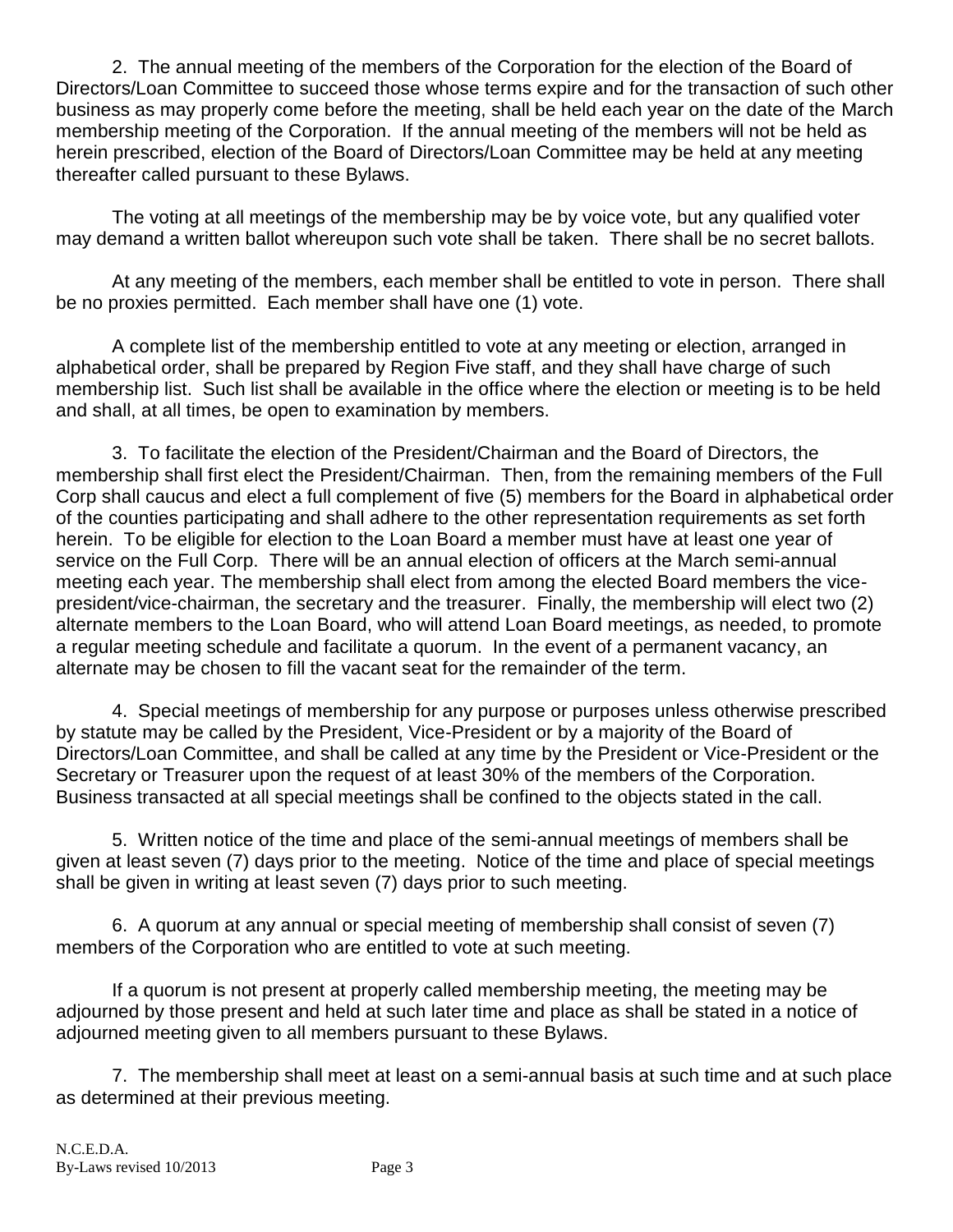## **ARTICLE IV Full Corporation Board of Directors**

1. The management of all the affairs, property and business of the Corporation shall be vested in the Board of Directors.

2. The Board of Directors shall also comprise the Loan Committee.

3. The Board of Directors shall also comprise the Budget Committee.

4. At least one member of the Board of Directors must be or has previously been an officer of a lending institution. One additional member from a lending institution shall serve as an alternate.

5. All other conditions for the six (6) members and two (2) alternate positions of the Board of Directors are assumed under Articles II, III and V.

## **ARTICLE V NCEDA Loan Board**

1. The Loan Board, consisting of six (6) persons and two (2) alternates including the President of the Corporation who shall be its Chairman, shall be elected at the first meeting of the membership as provided herein. Said Board members shall serve a one year term or the eligible term remaining from the time of appointment until the first annual meeting of the membership. Elected NCEDA officers may serve three (3) consecutive years in a position.

2. There shall be at least one (1) Loan Board member from each county in Region Five. One member must be or has previously been an officer of a lending institution. One additional member from a lending institution shall serve as an alternate. Membership shall be representative of the following categories: local government, community organizations, private lending institutions, economic development and business organizations with equal representation by woman and minorities to the utmost extent possible.

3. The other Officers of the Corporation shall be members of the Loan Board.

4. The Economic Development Advisor or a commissioner selected by the Region Five Development Commission shall be Ex-Officio, non-voting, member of the NCEDA Board of Directors.

5. The Loan Board may exercise all powers of the Corporation and do all such lawful acts and things as are not directed or required to be done by the members pursuant to law or pursuant to these Bylaws.

6. All vacancies on the Loan Board, whether caused by resignation, death or otherwise, shall be filled from the pool of duly elected alternates by the President of the Corporation and approved by the Region Five Development Commission for the duration of the unexpired term. A Loan Board member thus selected to fill any vacancy shall hold office for the balance of the unexpired term to which he or she appointed and until a successor is elected and qualified.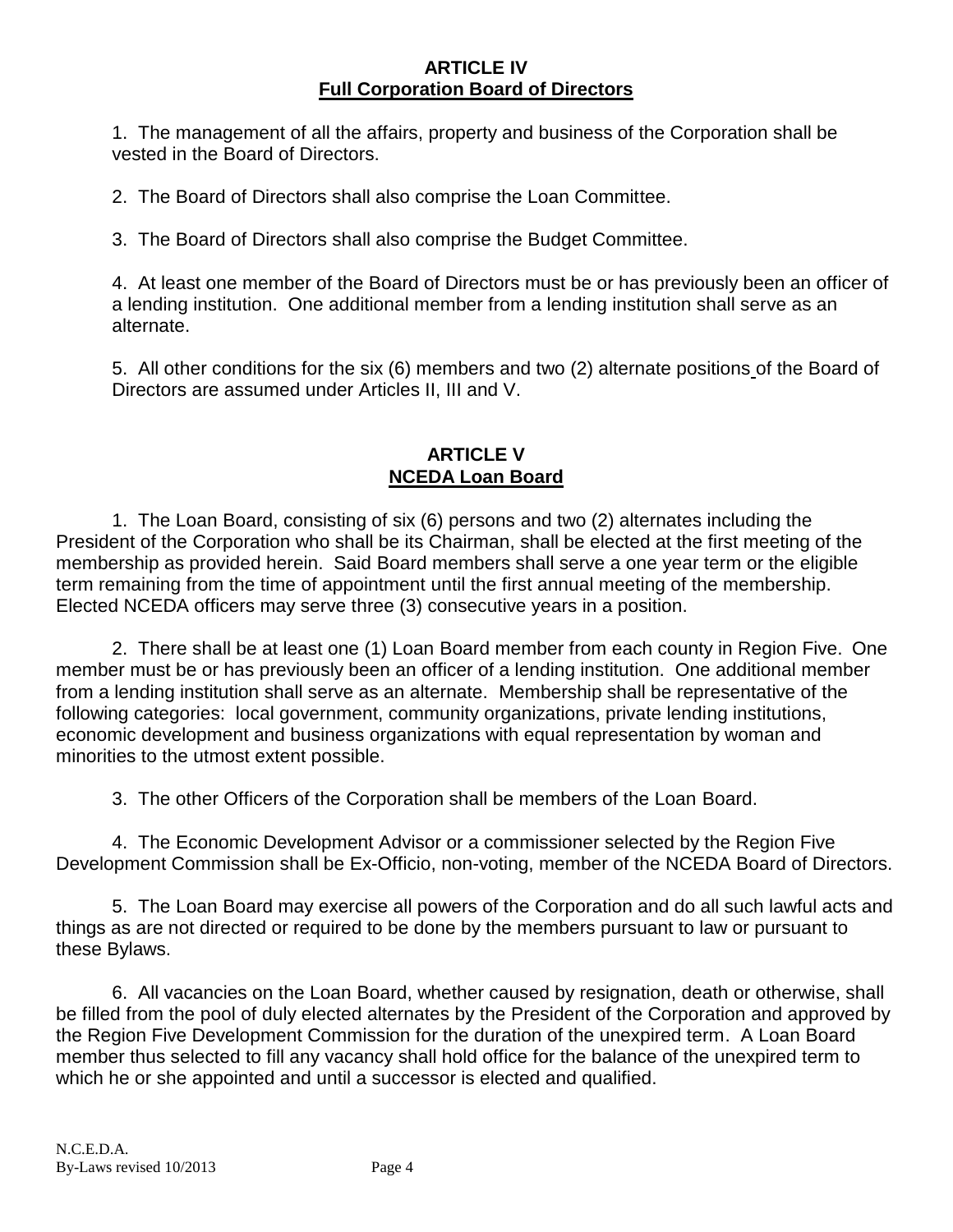7. The Chairman of the Loan Board shall not vote on loan review decisions except in case of tie votes.

8. Meetings of the Loan Board shall be held when business dictates in the principal office of the Corporation in the City of Staples, State of Minnesota or at such other place as the Board may establish from time to time. At least five (5) days written notice of such meetings shall be given to the Committee members. Written notice shall include communication by letter, email.

9. Special meetings of the Loan Board may be called at any time by the Chairman, or, in his absence, by the Vice-Chairman or by any two Board persons, to be held at the principal office of the Corporation in the City of Staples, State of Minnesota, or at such other place or places as the Directors may from time to time designate. Notice of special meetings of the Board of Directors/Loan Board shall be given to each Director by telephone, letter, email or personally.

10. A quorum at all meetings of the Loan Board shall consist of four (4) members of the Board; but less than a quorum may adjourn any meeting, which may be held on a subsequent date without further notice, provided a quorum be present at such deferred meeting.

11. No stated salary shall be paid to Loan Board members for their services, but, by subsequent resolution of the Board of Directors, a per diem not to exceed \$50.00 may be allowed for attendance at each regularly scheduled meeting. In the event of a meeting conducted via conference call, regular or special, a per diem not to exceed \$25.00 may be allowed, provided that nothing herein contained shall be construed to preclude any Loan Board member from serving the Corporation in any other capacity and receiving compensation therefore. Furthermore, for crucial decisions on time sensitive matters a meeting via email may become necessary. In the event this approach is used, the "reply to all' menu feature will be used by all voting members. When votes equal to a quorum have been received, that decision will govern. No per diem will be paid for this action.

12. Members' term of service on the Loan Board shall be congruent with the terms of service for corporate officers and directors.

## **ARTICLE VI NCEDA Officers**

1. The Officers of the Corporation shall be a President, a Vice-President, a Secretary and a Treasurer. At annual meetings of the membership, officers shall be elected to a three (3) year term or balance of appointment as outlined in Article III.3. They shall hold office until their successors are elected and qualified. Officers shall be members of the Loan Board. No person may hold more than one office on the Board of Directors.

2. The President shall preside at all meetings of the members, shall be in charge of operations of the Corporation, shall sign or counter-sign all certificates, contracts and other instruments of the corporation as authorized by the Board of Directors, shall make reports to the Board of Directors and members, shall be the Chairman of the Loan and Budget Board, and shall perform all such other duties as are incident to his office or are properly required of him by the Board of Directors. The President shall vote only in case of ties.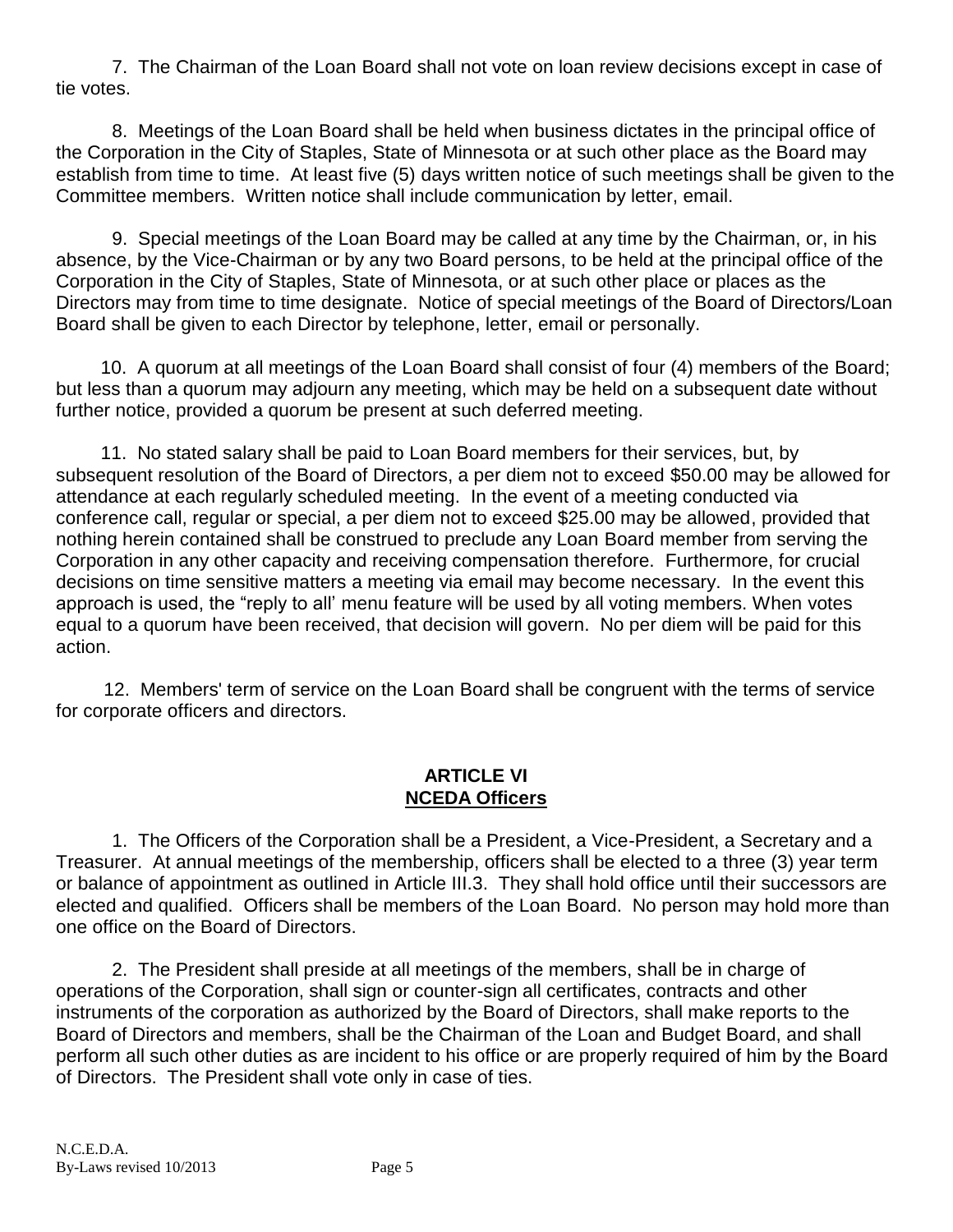3. The Vice-President shall exercise the functions of the President during the absence or disability of the President.

4. The Secretary shall be responsible for signing the approved minutes of all meetings, shall review the loans originated each year for accuracy, prior to the audit, and shall make such reports and perform such other duties as are incident to his office, or are properly required of him by the Board of Directors.

5. The Treasurer shall perform all duties of the office which are properly required of him by the Board of Directors. Two (2) signatures are required on checks issued by the corporation. All officers and the Region Five Executive Director are designated and authorized to sign such documents.

6. In the case of absence or inability to act of any Officer of the Corporation and of any person herein authorized to act in his place, the Board of Directors may from time to time delegate the powers or duties of such officer to any other officer, or any director or other person whom it may select.

7. The salaries or per diems, if any, of all officers and agents of the corporation shall be determined by the Region Five Development Commission.

8. The Officers of the Corporation shall hold office until their successors are chosen and qualified. Any Officers elected or appointed by the Board of Directors may be removed at any time, with or without cause, by the affirmative voice of a majority of the whole Board of Directors.

### **ARTICLE VII Certificates of Membership**

This Corporation shall not issue written certificates of membership.

# **ARTICLE Vlll Attendance and Expenses**

1. Any member, Director or Loan Board member who is absent from three (3) consecutive duly called meetings of the Corporation, the Board, or the Loan Committee, shall be deemed to have resigned.

2. Members, Directors and Officers shall be entitled to reimbursement for all reasonable travel and related expense incurred in attendance at meetings and in performance of duties on behalf of the Corporation. Schedules of reimbursable expense shall be established by the Corporation from time to time.

Travel other than mileage requires the approval of the R5DC.

## **ARTICLE lX Micro-lending Loan Committee**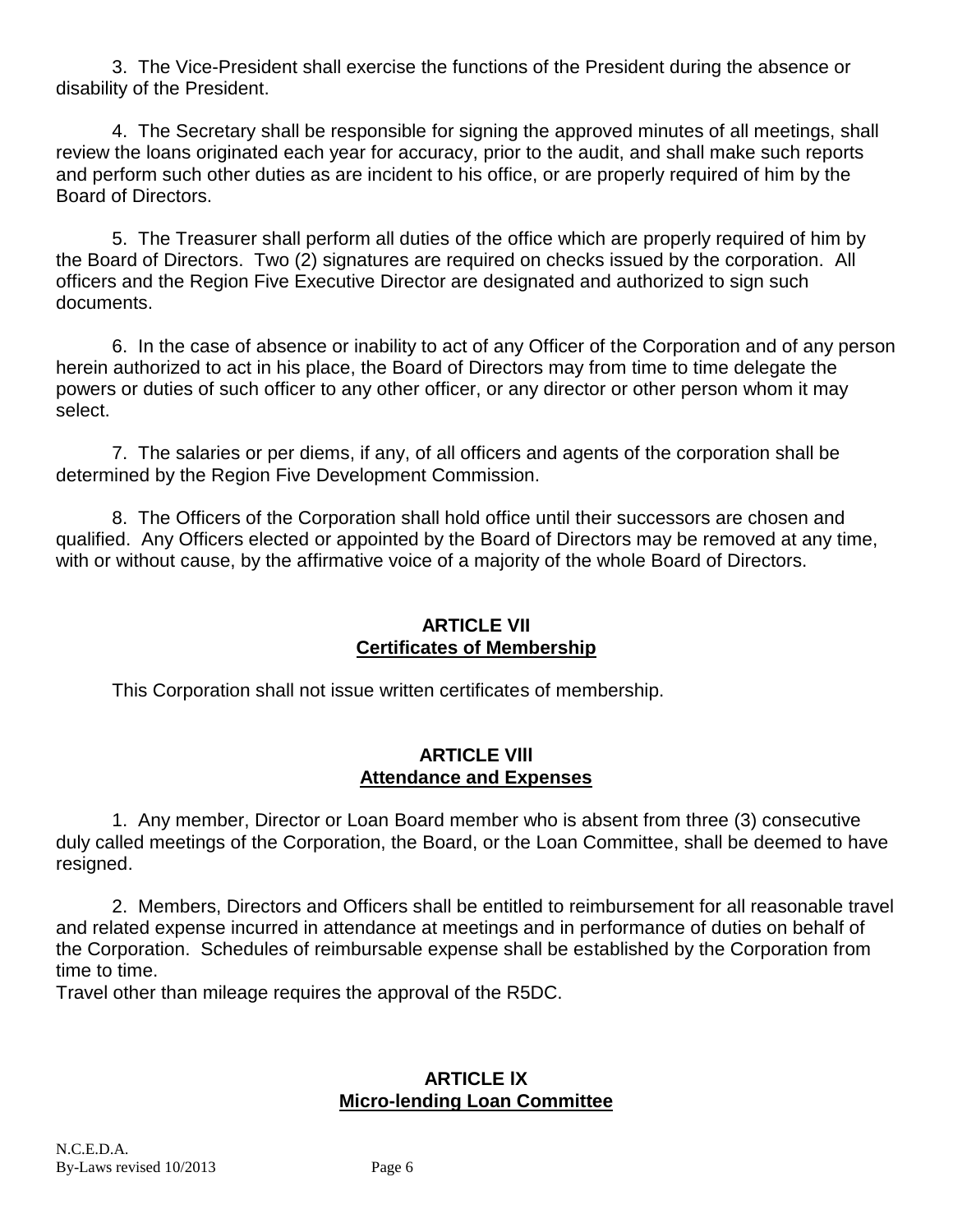1. The Micro Loan Committee, consisting of five (5) persons including the President, who shall act as committee Chairman, shall be elected at the first meeting of the membership as provided herein. Said Committee members shall serve a three (3) year term or the eligible term remaining from the time of appointment until the annual meeting of NCEDA to approve membership.

2. One member must be or has previously been an officer of a lending institution. One additional member from a lending institution shall serve as an alternate. Membership shall be representative of the following categories: economic development, local government, community organizations, education, lending institutions and business organizations. Members shall be persons who live within the Region that have an interest in the financial economic climate of the applicant territory. Three persons of the committee shall constitute a quorum necessary for approving or rejecting an application for funding from the Micro-loan funds. A simple majority (51%) of the members voting shall be necessary for approval. The Committees composition to the utmost extent possible shall have equal representation by women and minorities.

3. The other Officers, secretary and vice-chair, of the Committee shall be elected from the balance of the Loan Committee. There will be an annual election of officers in April of each year. Officer terms are limited to two consecutive years in the same office.

4. The Executive Directors and business loan developers of Region Five and East Central RDC shall be non-voting members of the Micro-lending Loan Committee.

5. The term of membership on the Committee shall be for three (3) years. No member shall serve more than three (3) consecutive terms. The NCEDA Loan Committee shall approve nominated Micro-lending Committee members. Regular appointment dates will begin and end after approval at the April NCEDA Loan Board meeting each year as needed. To avoid the departure of more than two members from the loan committee during any given year, the Committee may extend the terms of applicable loan committee members. Under no circumstances, however, shall any member of the loan committee serve more than nine years. All vacancies on the Loan Committee, whether caused by resignation, death or otherwise, shall be filled from a pool of duly selected alternates by the President of the Committee. Members appointed to fill a vacancy on the Committee shall be eligible to serve their full terms. A Loan Committee member thus selected to fill any vacancy shall hold office for the balance of the unexpired term to which he or she is appointed and until a successor is elected and qualified. Any member appointed by the NCEDA Loan Board may be removed at any time, with or without cause, by the affirmative voice of a majority of the Micro-lending Committee or the NCEDA Loan Board.

6. The Chairman of the Loan Committee shall not vote on loan review decisions except in case of tie votes.

7. Meetings of the Loan Committee shall be held when business dictates in such a place as the Board may establish. At least five (5) days written notice of such meetings shall be given to the Committee members. Written notice shall include communication by letter or by email.

8. Special meetings of the Loan Committee may be called at any time by the Chairman, or, in his absence, by the Vice-Chairman or by any two Committee persons, to be held at such a place or places as the Committee may from time to time designate. Notice of special meetings of the Loan Committee shall be given to each member by telephone, letter, email or personally.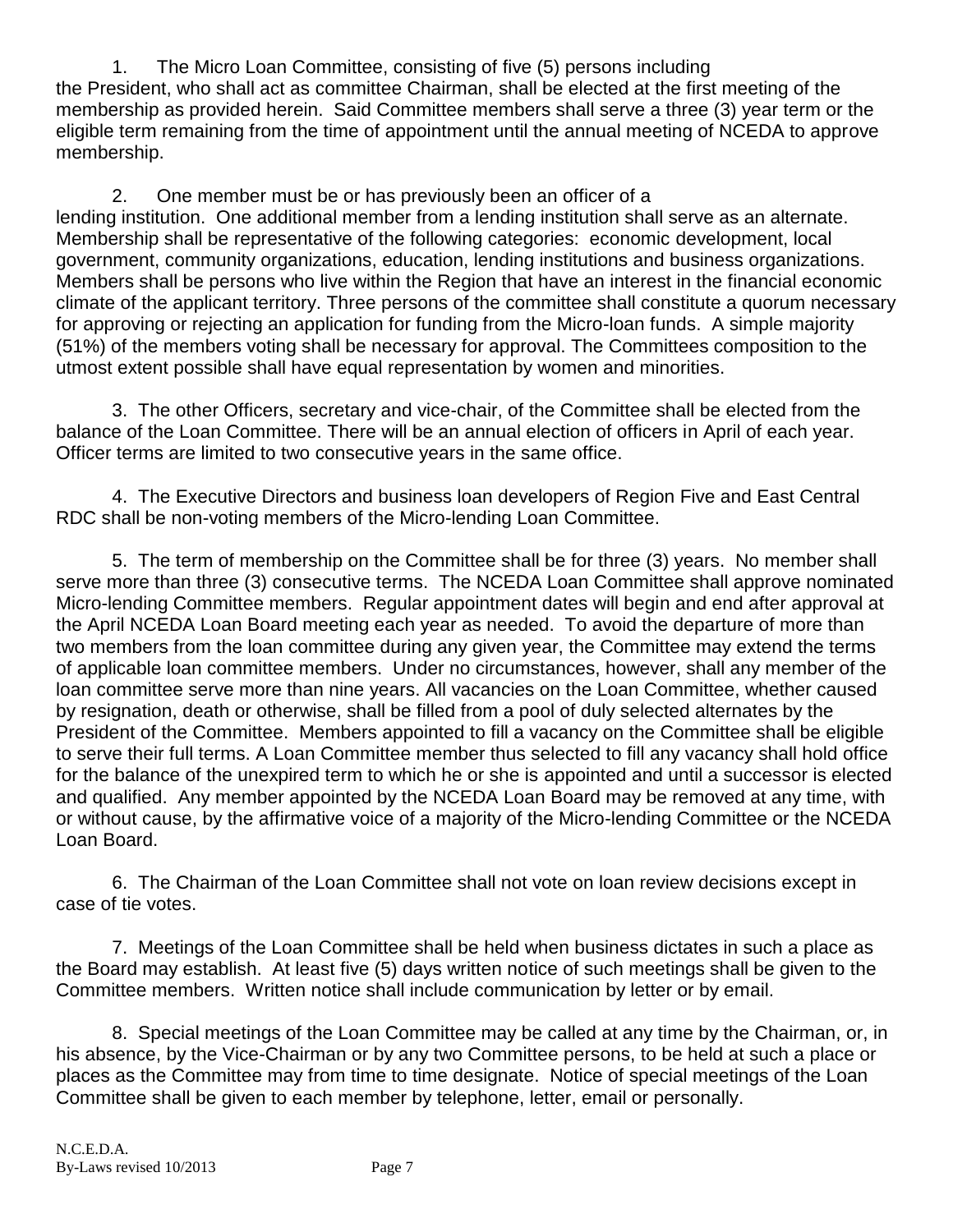9. A quorum at all meetings of the Loan Committee shall consist of three (3) members of the Committee; but less than a quorum may adjourn any meeting, which may be held on a subsequent date without further notice, provided a quorum be present at such deferred meeting.

10. No salary shall be paid to Loan Committee members for their services. Furthermore, for crucial decisions on time sensitive matters a vote via email may become necessary. In the event this approach is used, the "reply to all' menu feature will be used by all voting members. When votes equal to a quorum have been received, that decision will govern. No per diem will be paid for this action.

11. No member of the Micro-lending Committee shall vote on a project in which they are affiliated with, or stand to advance from. The board member will identify themselves and their relationship with the proposed project. Member will be excused during the discussion and vote on said project.

#### **ARTICLE X Finance and Administration**

1. The monies of the Corporation shall be deposited in the name of the Corporation in such bank or banks as the Board of Directors shall designate, and shall be drawn out only by checks signed by persons designated by resolution by the Board of Directors.

2. The fiscal year of the Corporation shall run concurrently with the Region Five Development Commission, July 1<sup>st</sup> to June 30<sup>th</sup>.

3. The nature, number and qualifications of the staff required by the Corporation to conduct its business according to these Bylaws and its Articles of Incorporation shall be annually determined by the Region Five Development Commission. All such staff services shall be obtained from the Region Five Development Commission according to the contract developed between the Corporation and said Commission. Said agreement shall set forth in reasonable detail the nature of the services to be performed, the cost basis for such services and the payment to be made by the Corporation to the Region Five Development Commission.

4.The NCEDA is a 501c3 non-profit subsidiary organization of the Region Five Development Commission. NCEDA is a co-applicant for Federal EDA funding and reporting. A lead agency agreement has been signed; Region Five is the lead agency and the NCEDA will defer in all matters pertaining to the RLF.

The books and records of the Corporation shall be kept at the corporate offices in the City of Staples, State of Minnesota.

#### **ARTICLE Xl Decisions on Loans**

All decisions made for EDA funded RLF loans made by the Corporation shall be made exclusively by a majority vote of the Loan Board at a regular or special meeting held and conducted pursuant to these Bylaws.

All decisions made for USDA funded Microenterprise loans shall be made exclusively by a majority vote of the Micro-lending loan Committee at a regular or special meeting held and conducted pursuant to these Bylaws.

N.C.E.D.A. By-Laws revised  $10/2013$  Page 8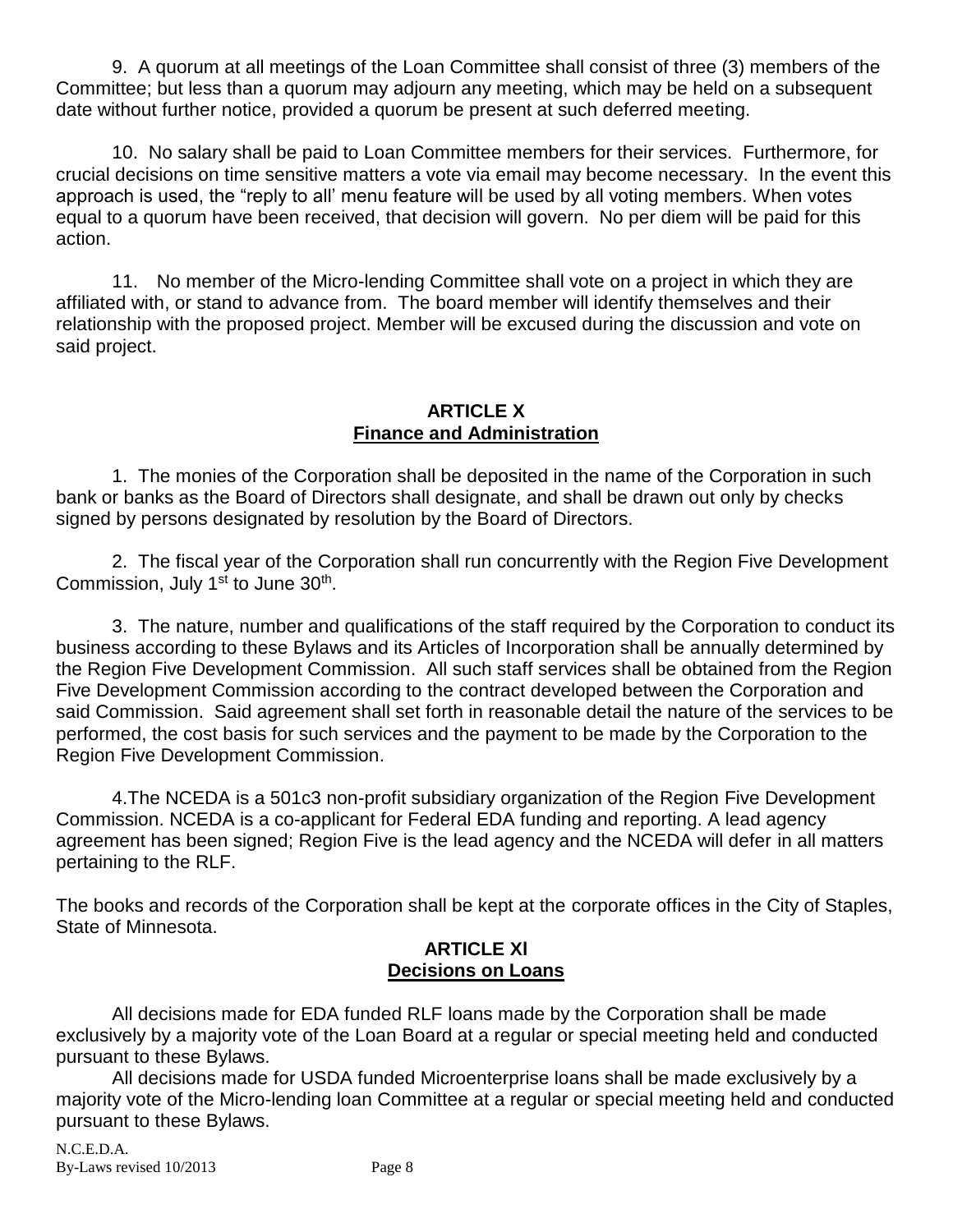#### **The Region Five Commission retains the right to monitor and assess the performance and composition of the loan portfolio and the Loan Board.**

The Region Five Development Commission shall have only such authority to affect actions by the Board of Directors or the Loan Board with regard to the loan portfolio as is commensurate with its (the Commission's) ultimate responsibility as Grantee, including rescindment or approval of loan decisions.

In extraordinary circumstances, the Region Five Commission may elect to act to preserve the integrity of the fund, including rescindment or approval of loan decision.

#### **ARTICLE XIl Use of Corporate Profits**

The Board of Directors may make gifts, grants or other expenditure of net profit earned by the Corporation for the stimulation and growth of economic development in Region Five. Included within such purpose shall be expenditures to assist in or promote the development of programs for assistance to small business in the Region. Any such expenditure, gift or grant, shall, however, be consistent with the provisions of EDA regulation use of funds, these Bylaws and with the Articles of Incorporation of the Corporation **and shall be approved by the Region Five Development Commission.**

#### **ARTICLE XIIl Annual Report**

The Corporation shall prepare a report annually describing its activities and providing an accurate statement of its financial condition. Said report shall be prepared and submitted to the Region Five Development Commission in sufficient time for its inclusion into the annual report required to be made by said Commission.

#### **ARTICLE XlV Notice**

1. Whenever the provisions of the statue or these Bylaws require notice to be given to any Director, officer, or member, they shall not be construed to mean personal notice; such notice may be given in writing by depositing the same in a post office or letter box, in a post-paid, sealed wrapper, addressed to such Director, office or member at his or her address as the same appears in the books of the Corporation, and the time when the same shall be mailed shall be deemed to be the time of the giving of such notice. An email is also deemed a "notice' and it is the member's responsibility to provide the correct email address and any change in address that may occur to the corporation's staff.

2. A Waiver of any Notice in writing, signed by a member, Director or Officer, whether before or after the time stated in said Waiver for holding a meeting, shall be deemed equivalent to a Notice required to be given to any Director, officer or member.

#### **ARTICLE XV Seal**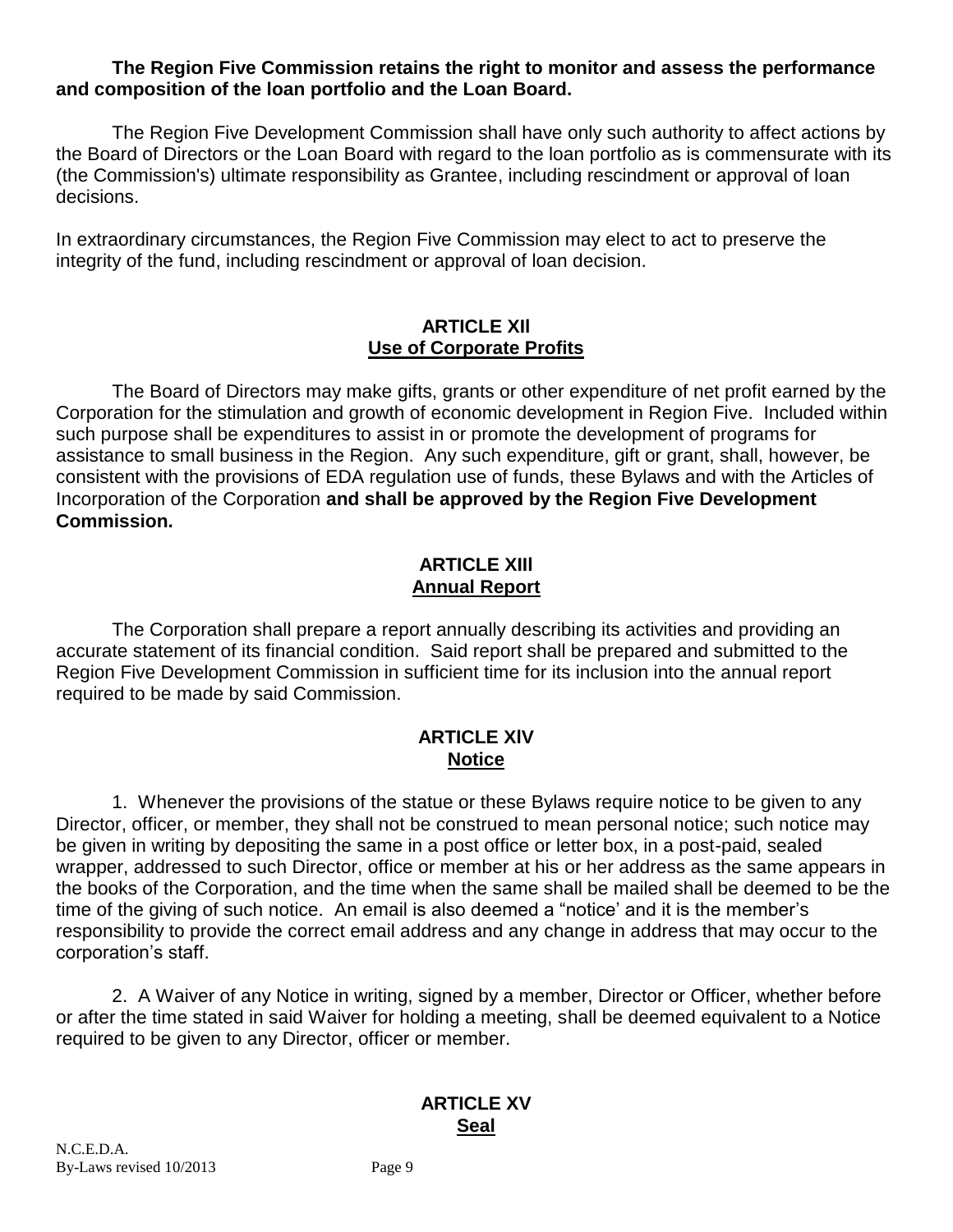This Corporation shall have no seal.

#### **ARTICLE XVl Indemnification**

1. The Corporation shall have the power to indemnify any persons, whether Officers, Directors, employees, agents or other persons acting for or on behalf of the Corporation in respect to any and all matters or actions for which indemnification is permitted by the laws of the State of Minnesota, including, without limitation, liability for expenses incurred in defending against actions commenced or threatened.

2. At the discretion of the Directors, the Corporation may purchase and maintain insurance against claims arising out of events and made or threatened against persons described in Section 1 above, whether or not the Corporation has the power to indemnify such person under the laws of the State of Minnesota.

## **ARTICLE XVIl**

No part of the net earnings of the Corporation shall inure to the benefit of, or be distributable to its members, directors, officers, or other private persons, except that the corporation shall be authorized and empowered to pay reasonable compensation for services rendered and to make payments and distributions in furtherance of the purposes set forth in Article II of the Articles of Incorporation.

No substantial part of the activities of the corporation shall be the carrying on of propaganda, or otherwise attempting to influence legislation, and the corporation shall not participate in, or intervene in (including the publishing or distribution of statements) any political campaign on behalf of any candidate for public office.

Notwithstanding any other provisions of the Articles of Incorporation or of these Bylaws, the corporation shall not carry on any other activities not permitted to be carried on (a) by a corporation exempt from federal income tax under 501(c)(3) of the Internal Revenue Code of 1954 (or the corresponding provision of any future United States Internal Revenue Law), or (b) by a corporation, contributions to which are deductible under 170(c)(2) of the Internal Revenue Code of 1954 (or the corresponding provision of any future United States Internal Revenue Law).

# **ARTICLE XVIIl**

Upon the dissolution of the corporation, the Board of Directors shall, after paying or making provisions for the payment of all of the liabilities of the corporation, distribute the entire net assets remaining in accordance with applicable State and Federal regulations, and for such purposes as shall qualify as exempt activities under Section 501(c)(3) of the Internal Revenue Code of 1954 (or corresponding provision of any future U.S. Internal Revenue Law).

## **ARTICLE XlX Amendment of Bylaws**